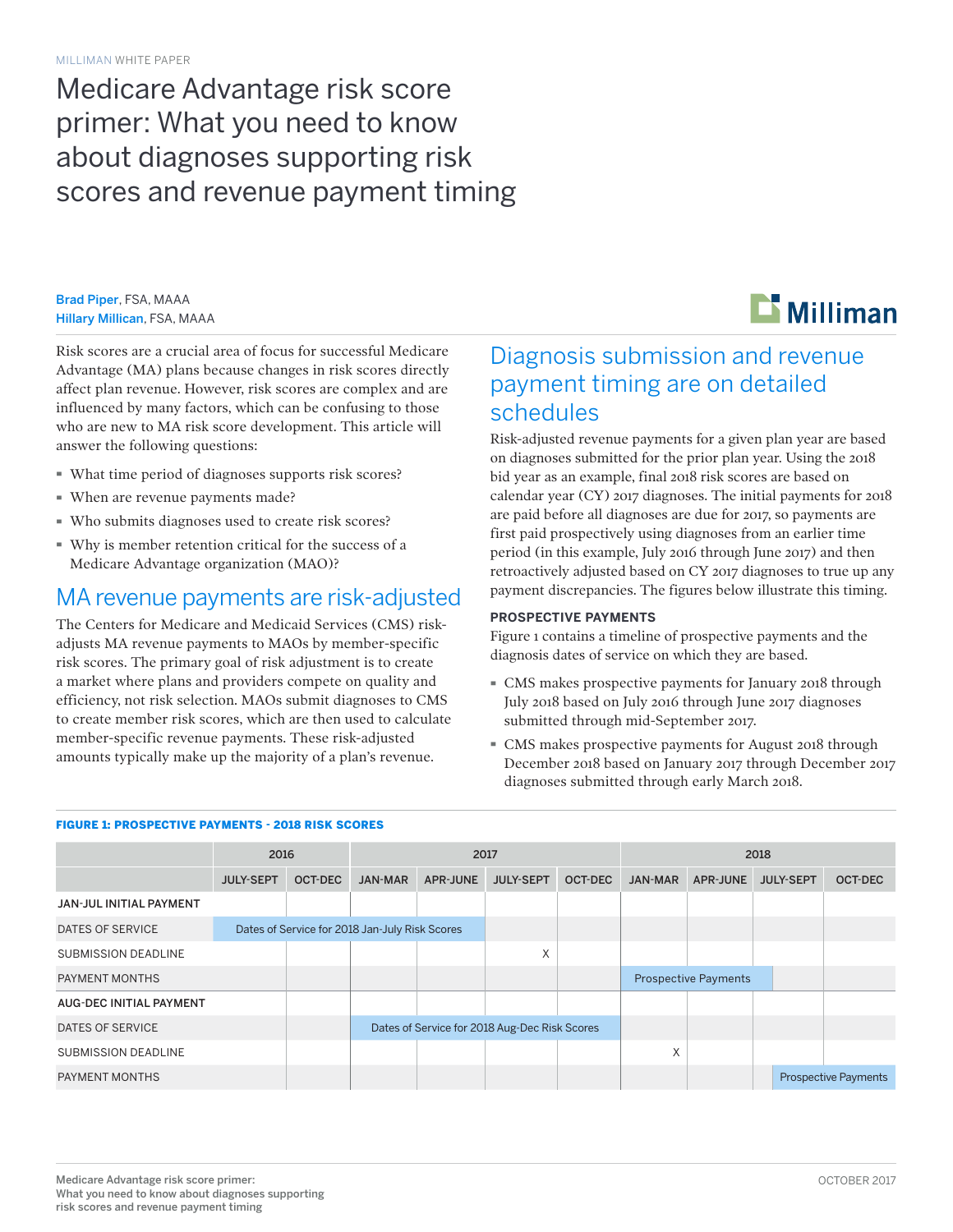#### FIGURE 2: RETROACTIVE PAYMENTS - 2018 RISK SCORES

|                            | 2017                                        |  |                                               |  | 2018 |          |           |         | 2019    |          |                  |
|----------------------------|---------------------------------------------|--|-----------------------------------------------|--|------|----------|-----------|---------|---------|----------|------------------|
|                            | <b>JAN-MAR</b>                              |  | APR-JUNE JULY-SEPT OCT-DEC JAN-MAR            |  |      | APR-JUNE | JULY-SEPT | OCT-DEC | JAN-MAR | APR-JUNE | <b>JULY-SEPT</b> |
| <b>MIDYEAR PAYMENT</b>     |                                             |  |                                               |  |      |          |           |         |         |          |                  |
| DATES OF SERVICE           |                                             |  | Dates of Service for 2018 Midyear Risk Scores |  |      |          |           |         |         |          |                  |
| <b>SUBMISSION DEADLINE</b> |                                             |  |                                               |  | X    |          |           |         |         |          |                  |
| PAYMENT MONTHS             |                                             |  |                                               |  |      |          | X         |         |         |          |                  |
| <b>FINAL PAYMENT</b>       |                                             |  |                                               |  |      |          |           |         |         |          |                  |
| <b>DATES OF SERVICE</b>    | Dates of Service for 2018 Final Risk Scores |  |                                               |  |      |          |           |         |         |          |                  |
| <b>SUBMISSION DEADLINE</b> |                                             |  |                                               |  |      |          |           |         | X       |          |                  |
| PAYMENT MONTHS             |                                             |  |                                               |  |      |          |           |         |         |          | X                |

### **RETROACTIVE PAYMENTS**

Figure 2 contains a timeline of retroactive payments. All payments are based on diagnoses from January 2017 through December 2017.

- · CMS makes retroactive payments for January 2018 through July 2018 in August 2018. These retroactive payments are based on CY 2017 diagnoses submitted through March 2018. This is also called the midyear sweep payment.
- · CMS makes the final retroactive payments for January 2018 through December 2018 in July 2019. These retroactive payments are based on CY 2017 diagnoses submitted through January 2019. This is also called the final sweep payment.

Payments in 2018 are initially paid based on a time period that includes 2016 diagnoses. However, through retroactive adjustments, the final 2018 payments to the plan are ultimately based only on CY 2017 diagnoses. If the risk scores based on CY 2017 diagnoses are higher than risk scores used for initial payment, the MAO will receive additional revenue. If the risk scores based on CY 2017 diagnoses are lower than risk scores used for initial payment, the MAO will be required to return a portion of the initial revenue. Ultimately, the diagnoses for the prior year control the risk scores, and thus the revenue, in the following year.

The timing of payments and diagnosis submission dates shown in the figures above are based on historical practice. Though not typical, these dates can be modified by CMS. Therefore, MAOs should monitor announcements released by CMS for adjustments to these dates. Please refer to the Medicare Managed Care Manual, Chapter 7 – Risk Adjustment, for more information.<sup>1</sup>

1 CMS. Medicare Managed Care Manual: Chapter 7 – Risk Adjustment. Retrieved August 19, 2017, from [https://www.cms.gov/Regulations-and-](https://www.cms.gov/Regulations-and-Guidance/Guidance/Manuals/downloads/mc86c07.pdf)[Guidance/Guidance/Manuals/downloads/mc86c07.pdf](https://www.cms.gov/Regulations-and-Guidance/Guidance/Manuals/downloads/mc86c07.pdf).

# Control of the diagnoses from the prior year varies by member source

As discussed above, risk scores are based on diagnoses from the prior year. If an MAO wants to determine who controls a member's current risk score, and thus the MAO's current revenue, the MAO should examine who enrolled that member in the prior year.

The four primary sources of membership for MA plans include:

- 1. Existing MA members within the MAO
- 2. Members transitioning from other MAOs
- 3. Members converting from traditional fee for service (FFS)
- 4. Members who age into Medicare

1. Existing MA members within the MAO: For a member who remains in the MA plan from one year to the next, the MAO that influences the member's risk score receives the revenue for that member the next year. If an MAO wants to optimize its revenue, the MAO should carefully review the submitted diagnosis codes for the prior year and submit any missing diagnosis codes to CMS. To remain compliant, the MAO must also remove any inappropriate codes. "Late" submission of diagnoses is permitted as long as they are submitted within the required time period described above. Retaining these members is paramount to success. A significant MAO investment is required to submit complete and accurate risk score information, and the return on that investment is quickly diminished if members select another MAO or traditional FFS Medicare during open enrollment.

2. Members transitioning from other MAOs: In contrast, risk scores for members who come from another MA plan are initially determined by the prior MAO. The new MA plan is subject to the diagnosis submission efforts, also known as coding efforts, of the prior MA plan. If the prior MAO invested substantial effort to ensure that the member was coded properly and then the member changes MAOs, the new MAO